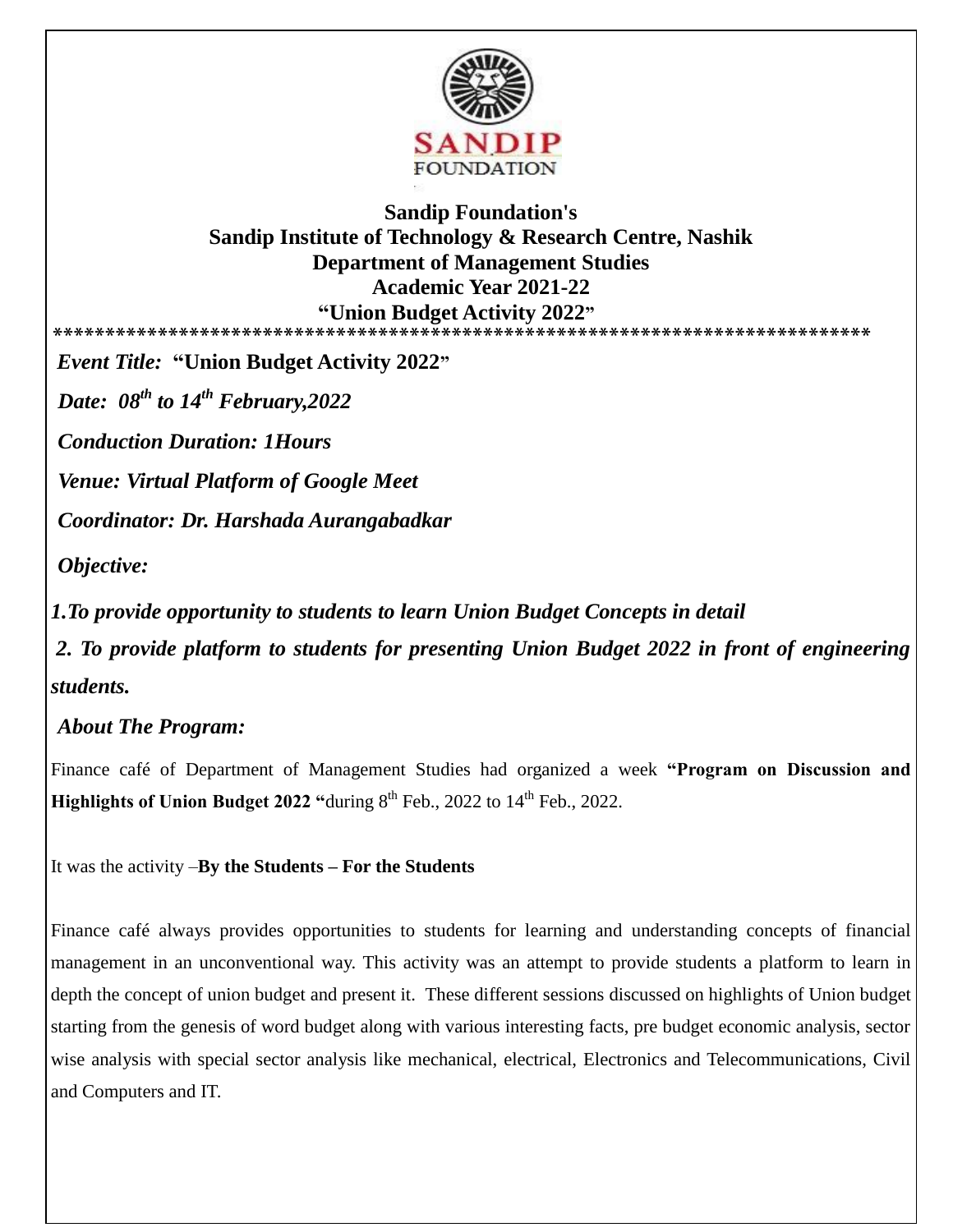Following Students Team presented Union Budget 2022: **Computer**-Payal Shinde, Rugved Khandare, Shubham Wankhede, Aakash Bagad **IT**- Poonam Chavan, Aniket Dhurjad, Aditi Kapadnis, Aakash Bagad **Electrical**- Mansi Salunkhe, Kalyani Jadhav, Akash Varade, Naresh Murkute, Karishma Aakash Bagad **E& TC**- Rajeev Pandey, Rushita Borhade, Vasantee Wagh, Sachin Sharma, Aakash Bagad **Civil**- Pranali Wagh, Dikshant Wankhede, Mansi Salunkhe, Pratiksha Tajanpure, Aakash Bagad **Mechanica**l- Swapnil Saindane, Shubhangi Vyawahare, Vaibhav Pardeshi, Aniket Jadhav, Aakash Bagad

Along with the above teams core team of students Swapnil Saindane ,Shubhangi Vyawahare, Aakash Bagad, Vaibhav Pardeshi, Rugved Khandare consistently took efforts to make the event successful.

## *Outcome:*

*1. Students were able to demonstrate their presentation skills on contemporary issue with in depth study*

**Photographs:** 

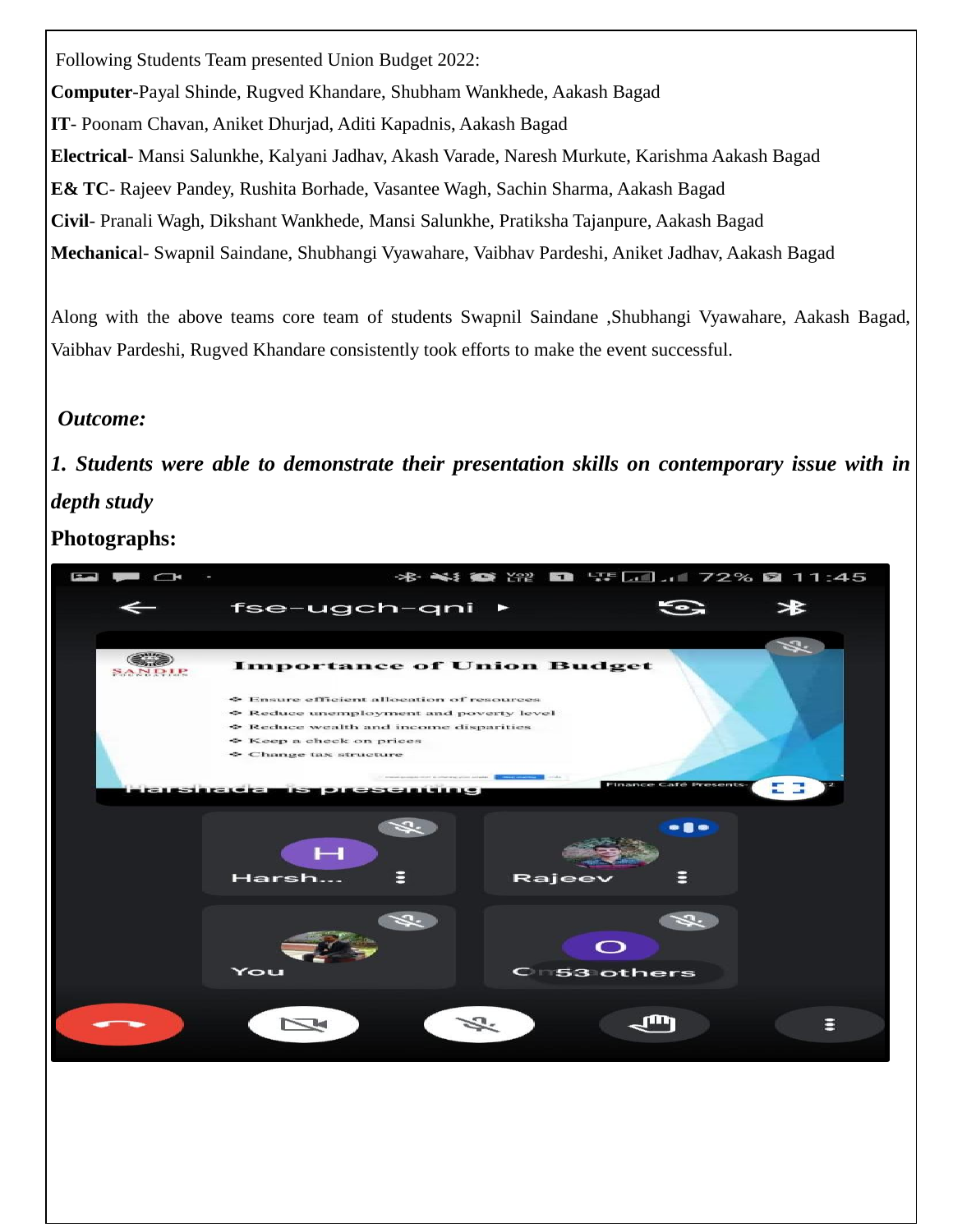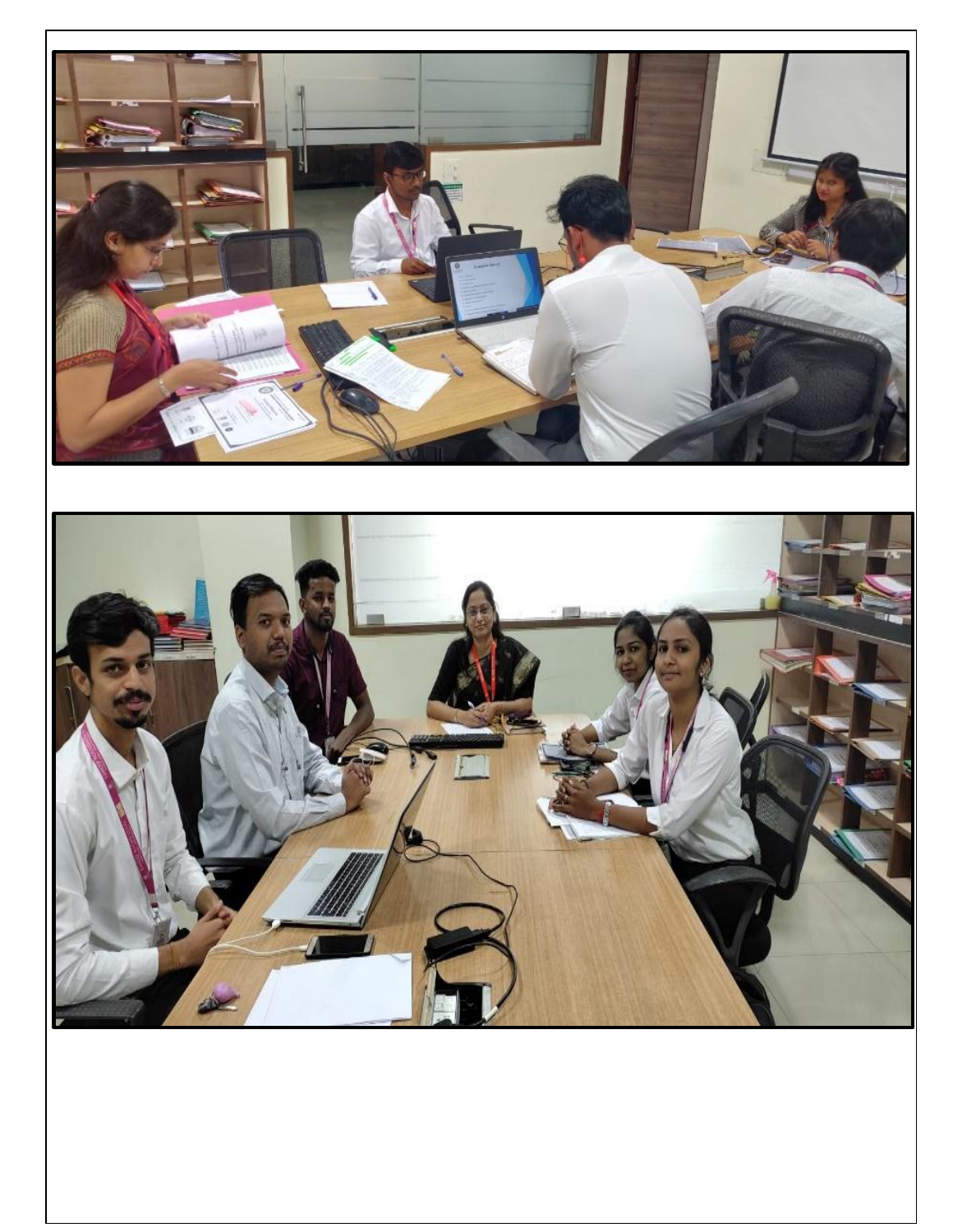